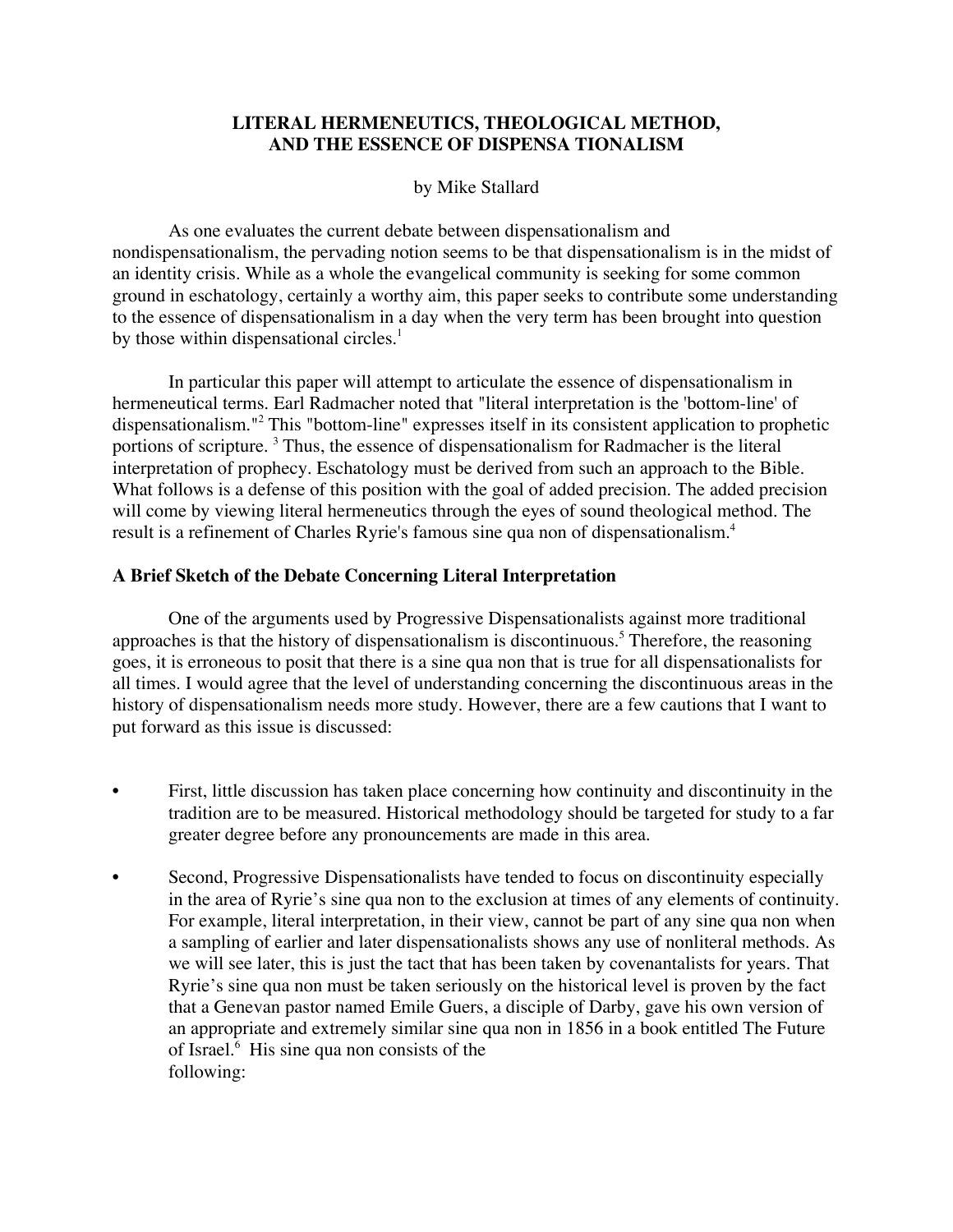- 1. The Principle of Literalism -- Here Guers gives a rather sophisticated discussion of literal, figurative, metaphorical, and symbolic interpretation which would be at home in our modern debates. Guers' approach agrees in substance with Ryrie's insistence upon literal interpretation as the goal of grammatical-historical interpretation especially when dealing with prophecy.
- 2. The Principle of Diversity of Classes and Privileges in the Entire Body of the Redeemed -- Here Guers agrees with Ryrie's insistence upon the distinction between Israel and the Church. He also mirrors Ryrie by noting that such a distinction is the result of the application of his first principle of literalism.
- 3. **The Literal Value of the Word Day in Prophecy** -- In this last part of Guers' triadic formula, he returns to the special issue of literalism as it applies to the particular issue of the use of the word day in prophetic portions of the Bible. In such contexts the word must almost always mean a twenty-four hour **day**. This is a reaction to a common view debated in his day, especially at the Powerscourt Conferences beginning in 1831 (in which Darby took part), the view that the word day is to be taken symbolically as one year. There is no clear point in Guers corresponding to Ryrie's last point (the doxological purpose of God in the world).

**\*Third**, Progressive Dispensationalism has failed to note that divergent views and practices within the history of dispensationalism do not eliminate a common thread that seems to be present when, in fact, that history is analyzed. So below we will discuss the development of the debate concerning literal interpretation in this century.

#### **The Scofield-Guebelein Era (early 20th century)**

While Scofield's notes are a bit sketchy and can lead to wrong generalizations on the part of a reader, Arno C. Gaebelein, one of the associate editors of the Scofield Bible, has left us, in the estimation of this writer, almost 20,000 pages of material in commentaries and magazine articles spanning over half a century.<sup>7</sup> It is in his writings and other similar dispensationalists of the period that one finds an enigma in Bible interpretation. There is simultaneously a claim that prophecy must be interpreted literally and a frequent practice of appealing to typological interpretations. The typology of Gaebelein is so extreme at times that it would, no doubt, embarrass most dispensational interpreters today. It is to these extremes that those who deny a valid place to literal interpretation in the debate appeal.

However, a close examination of Gaebelein's writings and those like him reveals a measure of consistency. What drove his typological interpretations was the conviction that every verse in the Bible was prophetic. Consequently, when you come to a prophetic passage, you let it stand as is, i.e., literally, to get the intended prophetic character. However, in historical narratives in the Bible, one had to resort to a typological or spiritualizing approach to "find" any prophetic significance. In short, Gaebelein would not complain that the amillennialist or postmillennialist was allegorizing the Bible. He would tell the amillennialist that he was allegorizing the wrong part of the Bible! In Gaebelein's mind, the approach was simple and consistent. What is important for our discussion is that **literal interpretation of prophecy is kept intact** among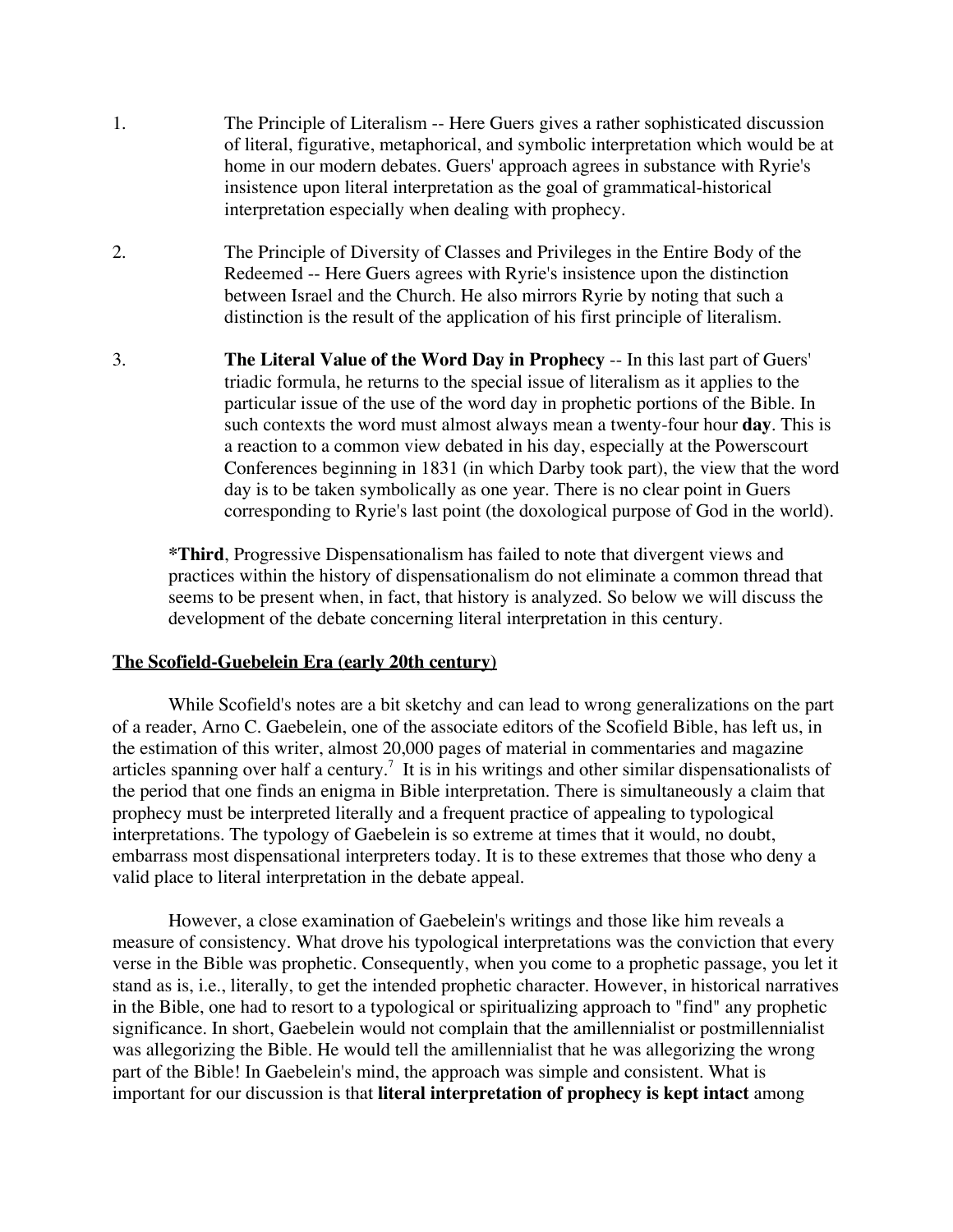these kinds of dispensationalists, a point that may be lost among those who downplay the role of literal interpretation in the current debate.<sup>8</sup>

## **The Chafer-Pentecost Dialogue with Allis**

In my original paper, I referred to this era of discussion as the "classical debate." On the dispensational side would be Chafer, Walvoord, and Pentecost while one representative from the Covenant camp would be Oswald T. Allis. The dialogue of debate in this period was characterized by "literal" versus "allegorical" salvos. Pentecost begins Things to Come with four chapters on interpretation. He laments the problems of allegorical interpretation and defines the central issue at the outset as one of allegorical versus literal interpretation and considers himself in agreement with Allis on this point.<sup>9</sup>

That Pentecost's assessment of Allis is correct can be seen in Allis' own words:

Literal interpretation has always been a marked feature of Premillennialism; in Dispensationalism it has been carried to an extreme. We have seen that this literalism found its most thoroughgoing expression in the claim that Israel must mean Israel, and that the Church was a mystery, unknown to the prophets and first made known to the apostle Paul. Now if the principle of interpretation is adopted that Israel always means Israel, that it does not mean the Church, then it follows of necessity that practically all of our information regarding the millennium will concern a Jewish or Israelitish age.<sup>10</sup>

Of course, in this statement, Allis was not writing favorably of dispensationalism. Much of his classical work is devoted to showing the necessity of what he believes to be non-literal interpretation such as typical and figurative language and to demonstrate inconsistency on the part of dispensationalists in the application of their own hermeneutic. But he definitely sees the issue in hermeneutical terms. What is especially important is that during this era of argumentation, **both sides agreed that literal interpretation was the main issue dividing dispensationalism and nondispensationalism**..

# **The Context of the More Recent Debate**

However, later forms of the debate between the two groups seemed to shift to overall theological method rather than to hermeneutics. A representative summary comes from nondispensationalist George Ladd:

The main point... is that many Old Testament passages which applied in their historical setting to literal Israel have in the New Testament been applied to the church. What does all of this have to do with the question of millennium? Just this: The Old Testament did not clearly foresee how its own prophecies were to be fulfilled. They were fulfilled in ways quite unforeseen by the Old Testament itself and unexpected by the Jews. With regard to the first coming of Christ, the Old Testament is interpreted by the New Testament.

Here is the basic watershed between a dispensational and a nondispensational theology. Dispensationalism forms its eschatology by a literal interpretation of the Old Testament and then fits the New Testament into it. A nondispensational eschatology forms its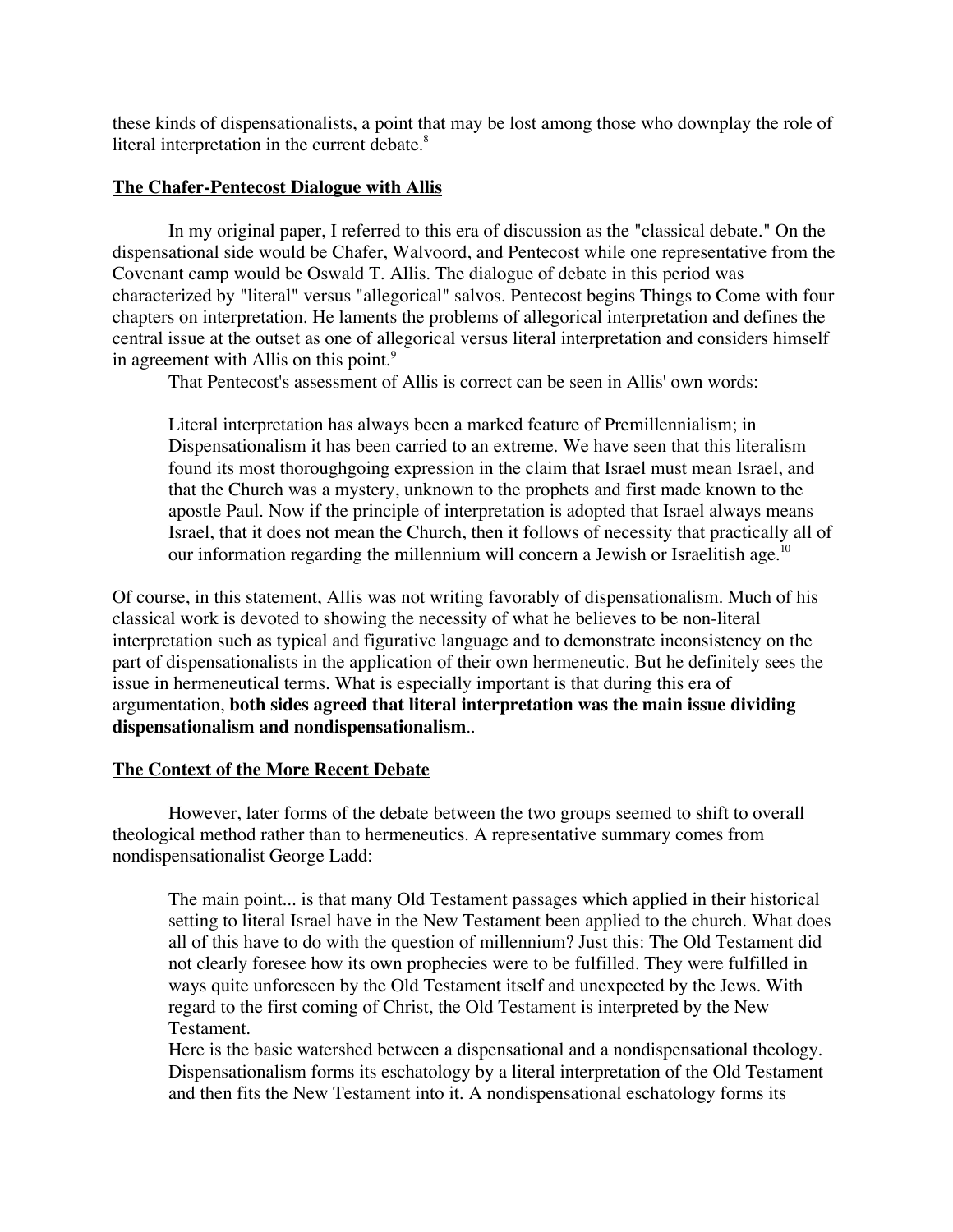theology from the explicit teaching of the New Testament. It confesses that it cannot be sure how the Old Testament prophecies of the end are to be fulfilled, for (a) the first coming of Christ was accomplished in terms not foreseen by a literal interpretation of the Old Testament, and (b) there are unavoidable indications that the Old Testament promises to Israel are fulfilled in the Christian church.<sup>11</sup>

This comment characterized a shift in focus for the debate and gave a clarion call to the study of the New Testament use of the Old Testament which has dominated discussions in the debate for almost the last twenty years. Furthermore, the statement is revealing for the following reasons:

- 1. The significance of literal interpretation is still retained in the debate in some form.
- 2. Emphasis is placed upon the literal interpretation of the Old Testament rather than upon literal interpretation of "prophetic scripture" in general.
- 3. The priority of the Testaments is raised as a major divisive issue in the discussion. The stage is set to pit "literal" interpretation of the Old Testament over against "literal" interpretation of the New Testament.

As a result of the newer forms of debate, it is no longer possible to simply argue "literal" versus "allegorical.,<sup>12</sup> The overall debate must take on a more sophisticated approach. However, it is this author's contention that literal hermeneutics cannot be overlooked as a factor in this new phase of dialogue.

### **The Meaning of Literal Interpretation**

The most basic objection that has been raised against dispensational literal hermeneutics is that the term "literal" does not possess such a simplistic definition as suggested by earlier forms of the debate. Feinberg, a dispensationalist, remarks that

many nondispensationalists make two claims that call into question the dispensationalists' claim to being practitioners of sound hermeneutics. (1) They claim that they consistently use literal hermeneutics. (2) They claim that dispensationalists do not consistently interpret literally, for they admit that Scripture contains figures of speech and attempt to interpret such figures. $^{13}$ 

The first point hinges on the use of the Old Testament in the New Testament, a topic to be taken up in the next section. Here the nondispensationalists notes the many places the New Testament "interprets Old Testament prophecies in a way not suggested by the Old Testament context.<sup>14</sup> The second point is a matter of surveying the imperfections of dispensational theologians from the past.

This is precisely the tact taken by the nondispensationalist Poythress.<sup>15</sup> Concerning inconsistencies among dispensationalists on the point of literal interpretation he cites Pentecost's alleged abandonment of literal hermeneutics when reading I Cor. 15:51-53. To fit this passage into the dispensationalist scheme Pentecost must rid himself of the "plain" meaning of the "last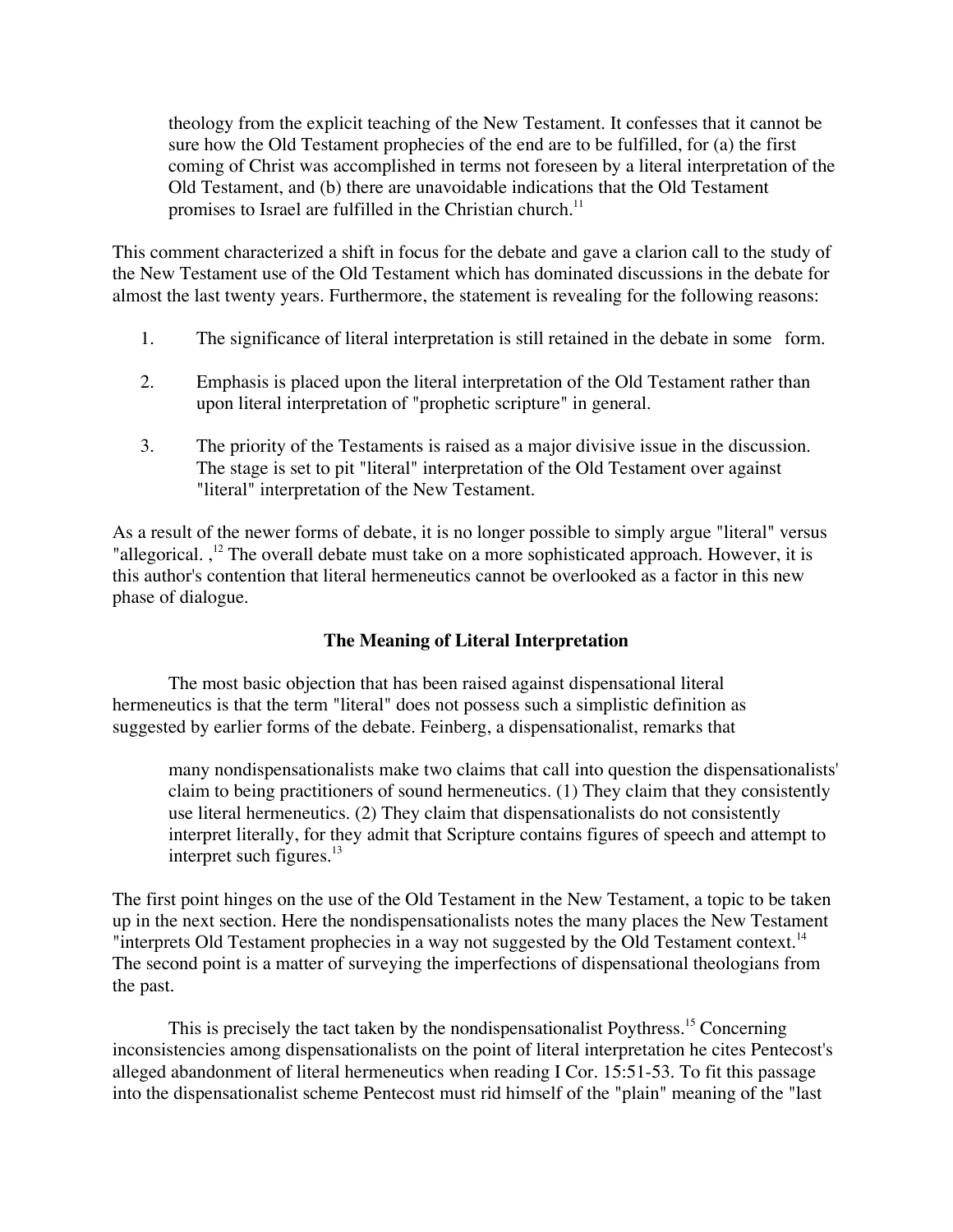trump.<sup>16</sup> Of more consequence is Poythress' exposition of the dual hermeneutics of Scofield who, according to Poythress, practices a literal hermeneutic when Israel is in view, but a more "spiritualized" (non-literal) hermeneutic when the church is in view.<sup>17</sup> Such interpretations of the dispensationalists themselves make the claim to consistent hermeneutics (as in Radmacher) a questionable one from Poythress' point of view.

As to the other point made by Feinberg, Poythress makes the implicit claim that he, and those of like thinking, practice literal interpretation more than the dispensationalists. This is seen by emphasis upon the literal interpretation of the New Testament. In fact, Poythress seems to assert that a literal interpretation of the Book of Hebrews will undo much of the dispensational understanding of the Old Testament.<sup>18</sup> More will be said of this later. Fro now it is sufficient to conclude that many nondispensationalists feel comfortable with the term "literal interpretation" when they are simply doing with the Old Testament what the New Testament writers have done with it. $19$ 

Up to this point no definition has been given to "literal interpretation." The use of it as an element in the delineation of the essence of dispensationalism has merely been called into question. Poythress is helpful here in this matter of definition. He sees three plausible ways of talking about literalness.<sup>20</sup> First, he refers to "first-thought" meaning in which the various words and phrases of a sentence or discourse are viewed in isolation from the context. Second, there is "flat interpretation" in which a passage is taken as literal possible. Obvious figures of speech are recognized but nothing more. Consequently, "we would ignore the possibility of poetic overtones, irony, wordplay, or the possible figurative or allusive character of whole sections of material."<sup>21</sup> The shortcomings of these first two approaches are apparent. The potential for ignoring the entire context of a statement is great in both cases.

Thus, Poythress correctly opts for a third alternative, the equation of literal interpretation with the grammatical-historical interpretation of a passage. Of course, others have done this before. <sup>22</sup> But the key in this situation, which Poythress points out, is that this equivalence must not be given in the context of the older forms of debate involving literal versus allegorical interpretation:

Moreover, in the history of hermeneutical theory, the term sensus literalis ("literal sense") has been associated with grammatical-historical interpretation. Therefore, there is some historical warrant for using the word "literal" in a technical sense, simply to designate the aim of grammatical-historical interpretation. Nevertheless, in our modern context the repeated use of the word "literal" by dispensationalists is not helpful. "Literal" tends to be understood as the opposite of "figurative." Thus the word "literal" may quite easily suggest the two other types of interpretation above (first-thought interpretation or flat interpretation). $^{23}$ 

Thus, Poythress finds no better way to describe literal interpretation than to say that it means the application of the grammatical-historical method to a text. Throughout this paper the term "literal interpretation" has that meaning.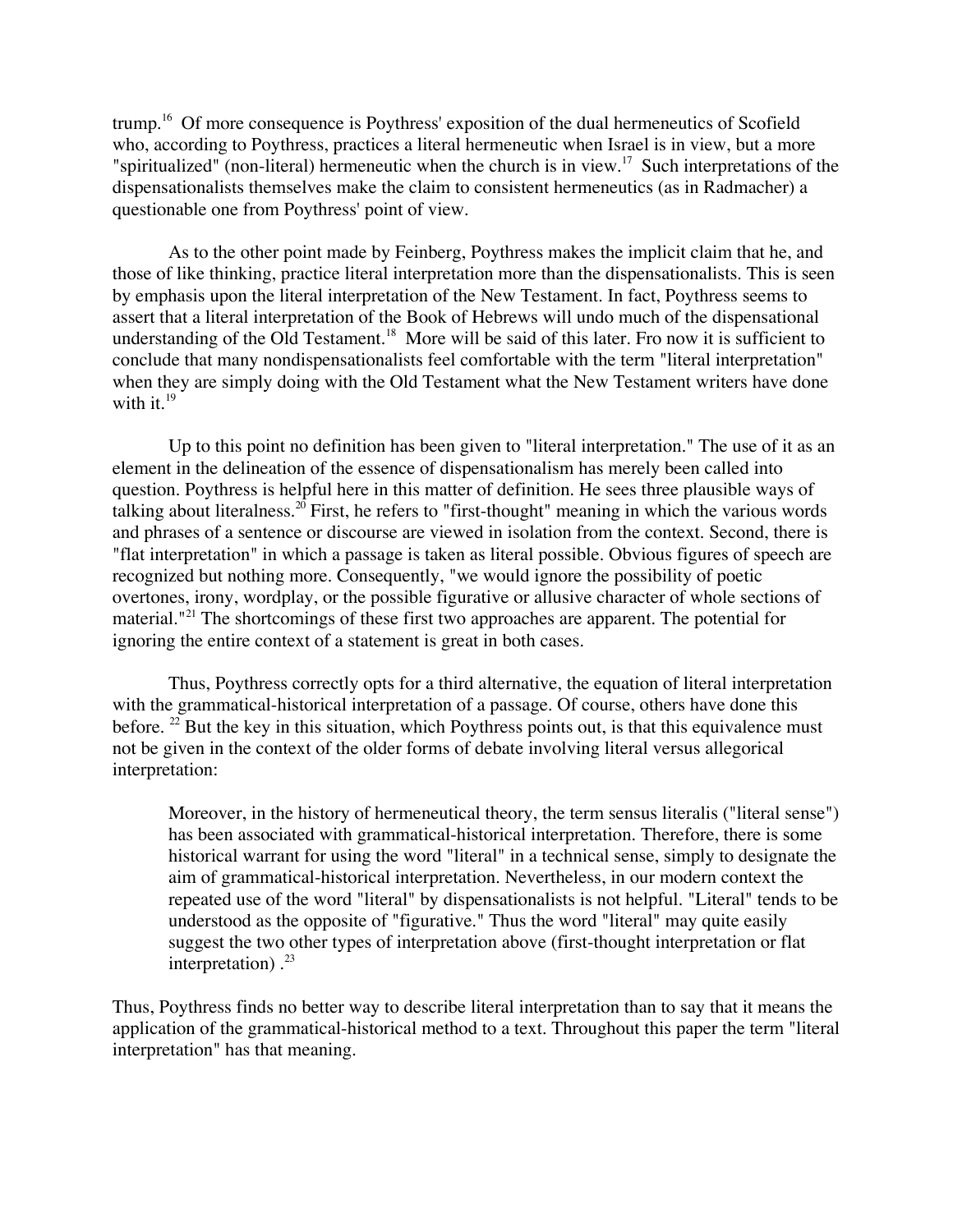As the above remarks show, the definition of literal interpretation may not be able to help one define the essence of dispensationalism. Both sides in the debate, unlike earlier forms of the debate, claim to be following the grammatical-historical method of interpretation even in matters of eschatology. Thus, to prove that the definition of dispensationalism is tied to literal hermeneutics in some way requires the dispensationalist to prove either that the nondispensationalist is incorrect in asserting his use of the method or that there is some particular way in which the literal hermeneutic is used that is unique to dispensationalism. In the former case, it is doubtful that any headway will be made. Inconsistencies on the part of both parties show that disagreement over many matters of exegesis will lead to no solution along those lines. Therefore, it remains to be seen if there is a particular way in which a dispensationalist uses the literal hermeneutic in principle which can be distinguished from the nondispensationalist.

#### **The Priority and Harmonization of the Old and New Testaments**

Hints have already been given which suggest the appropriate avenue of discussion. Ladd remarked that dispensational eschatology begins with a literal interpretation of the Old Testament.<sup>24</sup> Ladd's statement also suggests that the nondispensationalists begins with the New Testament. Thus, the issue is cast as the priority of the Old Testament versus the New Testament.<sup>25</sup>

Saucy adds the pertinent comment that

Analysis of nondispensational systems reveal. . that their less than literal approach to Israel in the Old Testament prophecies stems not from an a priori spiritualistic or metaphysical hermeneutic, but rather from their application of the same grammaticohistorical hermeneutic used by dispensationalism to the New Testament Scripture from which they conclude that these Scriptures teach the equation of the Church with Israel. It is this conclusion based upon their application of normal evangelical hermeneutics which leads them to their differing interpretation of the Old Testament prophetic Scriptures.<sup>26</sup>

Hence, the basic distinction if these writers are correct seems to be posited in the starting place for theology. Dispensationalists begin their eschatological scheme by applying the grammaticalhistorical method of interpretation to the Old Testament. Nondispensationalists begin their sketch of prophecy by applying the same hermeneutic to the New Testament. Each system then branches out from its starting place to include the other remaining portions of Scripture.<sup>27</sup>

An example of how this can be seen is Poythress' claim that the dispensational view of the Old Testament is altered (if not eliminated) by applying the grammatical-historical method of interpretation to the Book of Hebrews, especially Heb. 12:22-24. He remarks that

the Book of Hebrews is the single most important text to consider in a discussion of dispensationalism. More than any other part of the Bible, it reflects explicitly and at length on the crucial question of the relation of the Old Testament to the New Testament. 28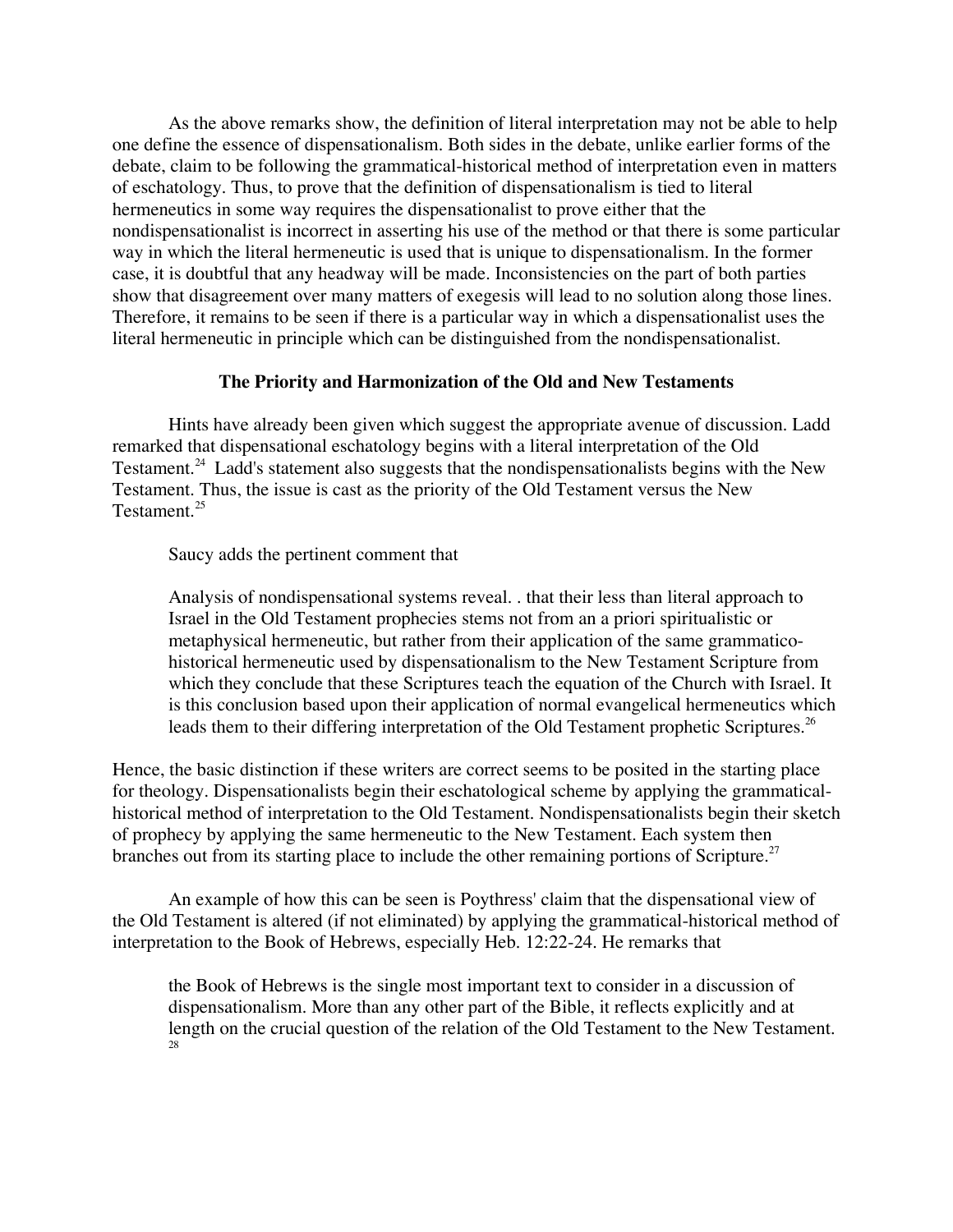Poythress attempts to show exegetically that Hebrews 12 teaches that there is a fulfillment of the promise made to Abraham within this age.<sup>29</sup> Furthermore, the destiny of Israel and the Church can be related as can the nature of heaven and earth in the last days  $.^{30}$  To Poythress these conclusions from Hebrews demonstrate what an interpreter knows about the meaning of the Old Testament promises before he encounters them in the Old Testament.

On the other side is a dispensationalist like Pentecost. It is no accident that after the opening chapters on hermeneutics, he begins (like other dispensationalists) with the covenants in the Old Testament.<sup>31</sup> The starting point is different than the one used by the nondispensational Poythress. But the problem is the same for both sides. The Old and New Testaments must be harmonized regardless of which Testament is given priority. The issue is not a minor one:

It is evident that Allis and Chafer did not differ over some triviality or technicality in theology. Rather, they differed over the nature of the Bible's unity--a question which is second in importance only to that of the truth of Scripture. Both men were deeply committed proponents of the truth of Scripture, but each felt that the way the other viewed the Bible as a unity seriously threatened its truth. 32

It is no wonder that Turner asserts that the basic issue of eschatology is the "continuity of Scripture in progressive revelation."<sup>33</sup> Thus, the implication is that the different starting places lead to different approaches to harmonizing the two Testaments. Fuller's discussion concerning theological hermeneutics is helpful at this point. He notes that covenant nondispensational theology tends "to impute to passages a meaning which would not be gained merely from their historical and grammatical associations. This phase of interpretation is called the 'theological interpretation."<sup>34</sup>

Fuller states that his spiritual pilgrimage has removed him from his earlier position and has led him to agree with Ryrie that "new revelation cannot mean contradictory revelation. Later revelation on a subject does not make the earlier revelation mean something different.<sup>35</sup> Recall that Ladd had said that nondispensational eschatology is formed from the "explicit" statements of the New Testament. Presumably this resultant theology, unlike Fuller and Ryrie, governs as one reads the Old Testament.

Therefore, it seems that the newer forms of the debate are really more refined ways of talking about whether or not the New Testament should be read back into the Old. Notice that this is somewhat different from the older debate's forum of "literal versus allegorical." In fact, the argument appears to be moving from basic hermeneutics to theological method. What remains to be seen from the standpoint of this paper is the relationship of literal hermeneutics to theological method as it is found in dispensationalism.

However, before one can address theological method directly, it is necessary to examine the justification used in nondispensationalism for the approach of harmonizing the two Testaments by reading the second back into the first. This justification is found in the way that the New Testament writers use the Old Testament.<sup>36</sup> It is at this point that Bock's four categories or schools of thought concerning the use of the Old Testament in the New prove to be helpful.<sup>37</sup>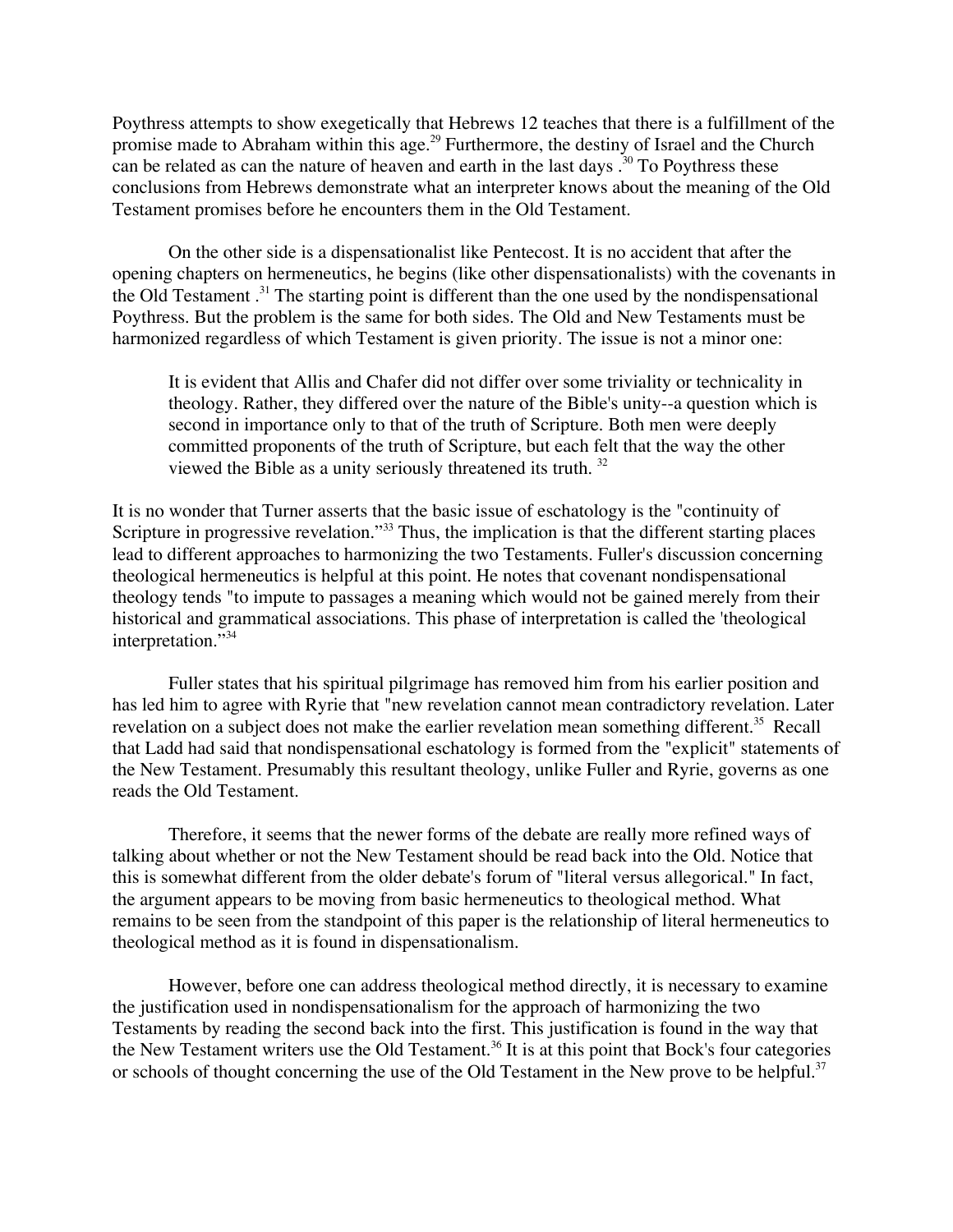The first school of thought is the full human intent school represented by Walter Kaiser. In this view, Old Testament prophets have a rather comprehensive understanding of their prophetic declarations with the possible exception of the time element in their prophecies. Kaiser relies on a concept of generic promise, the viewing of a prophecy as a whole which may or may not possess a series of parts. The fact that it is viewed as a whole prevents a separation of the later expansions of the prediction from the original prediction. Consequently, there is a downplay or elimination of any distinction between the human and divine intent in the original proclamation.

This school of thought can be a double-edged sword with respect to dispensationalism. It would seem that the concept of generic promise, which concentrates the totality of the Old Testament prophecy (including the idea of fulfillment minus the time element) in the Old Testament text itself, fits nicely with the dispensational priority of the Old Testament. However, one readily recognizes that, on occasion, the idea of progress of revelation, about which more will be said later, requires more emphasis upon the concept of development than this school allows. The dispensationalist would certainly not want to water down this aspect of revelation. On the other hand, to the nondispensational, particularly covenantal, point of view, the built-in aspect of unity which generic promise appears to present could easily commend itself. <sup>38</sup>

The second school of thought is the divine intent-human words view represented by S. Lewis Johnson, James I. Packer, and Elliott E. Johnson. In this view, a distinction is allowed between what the human author in the Old Testament prophecy meant and what the divine intent is. The divine intent includes the meaning of the Old Testament author but is extended either by means of a fuller sense or the addition and clarification of new references. That this particular view has no distinctive relationship to dispensationalism is clear from the fact that it is expounded by both a nondispensationalist (Packer) as well as a dispensationalist (E. E. Johnson). Both are simply recognizing the need to express the progress of revelation demonstrated in the New Testament explanation of Old Testament prophecies.

The third school of thought is the historical progress of revelation school represented by Ellis, Longenecker, and Dunnett. In this view there is a recognition that at times the New Testament gives the "rewording of the Old Testament passage so that it more nearly conforms to the New Testament situation in light of larger biblical and theological understanding. "<sup>39</sup> Of special interest is the theological understanding of the New Testament writers with respect to messianic expectation and salvation history. It is interesting that the dispensational Bock, after citing some potential problems with the application of this view, notes a positive use of it:

For example, any New Testament passage where Yahweh in the Old Testament becomes Christ in the New Testament (e.g., Rom. 10:13 and its use of Joel 2:32) follows this principle of reading the Old Testament in light of New Testament realizations about the nature of the Messiah (where Jesus of Nazareth is recognized as Lord and God Himself). Even Christianity's interpretation of a gap in Isaiah 61:1, 2--in which part of the passage refers to Jesus' first coming (Luke 4:18) and the other part refers to Jesus' return--is possible only because of the New Testament teaching about Jesus' two comings. This 'refractory' and reflective use of the New Testament on the Old is a key factor that must be evaluated in the use of the Old Testament by the New. As a new revelation was given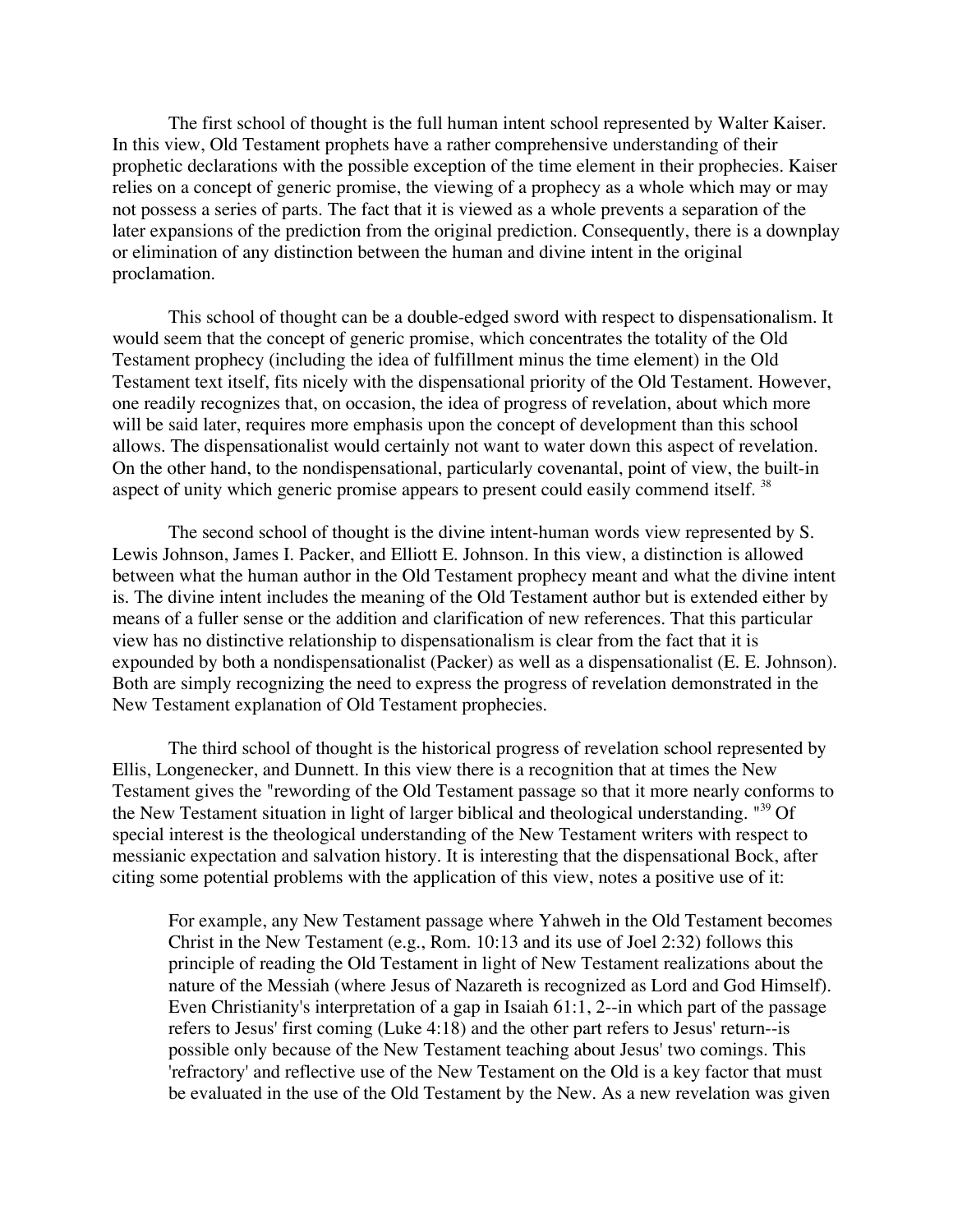(in the life of Jesus and in the teaching about Him), the Old Testament was elucidated with greater detail.<sup>40</sup>

Thus, even a dispensationalist can realize some reading of the New Testament back into the Old (if Bock is correct). It is important to realize that Bock's statement allows "elucidation" of the Old Testament text and stops short of the Old Testament meaning being totally dictated by the New Testament.

This limitation is keenly felt in Bock's discussion of the fourth and final school of thought known as the canonical approach and New Testament priority school represented by Bruce Waltke. The Old Testament must be read in light of the whole canon. The New Testament takes priority in the application of this principle by "unpacking" the literal meaning of the Old Testament.<sup>41</sup> In what appears to be a rejection of Waltke's position, Bock states

So Waltke's position is that the whole of the Old Testament is to be reread ultimately in light of the New Testament: as a result the original expression of meaning within the Old Testament passage is overridden and redefined by the New Testament... Such a wholesale shift of referents to the exclusion of the original sense is actually a shift of meaning.<sup>42</sup>

Bock's viewpoint is ultimately an eclectic one. <sup>43</sup> Its significance lies in the fact that exegetical observations have forced him to recognize expanded meanings for Old Testament texts in light of the New Testament expositions of them. However, he, as a dispensationalist, predictably refuses to allow any such expanded meanings to abandon the priority of the Old Testament text for itself. This is another way of saying that a dispensationalist allows a reading of the New Testament into the Old with strong limitations. The implication may be that the nondispensationalist has no such limits. The discussion of these limits hinges upon the issue presented at the beginning of this section, namely, the priority of the Old Testament versus the priority of the New Testament as it pertains to Old Testament interpretation. Thus, a reminder is once again given of the need to examine theological method in the revised debate.

To summarize the thrust of this paper to this point, the following conclusions can be listed:

- 1. The older forms of debate which centered around "literal" versus "allegorical" are probably inadequate to explain the essence of the problems involved;
- 2. Both dispensationalists and nondispensationalists claim to apply literal hermeneutics defined as the grammatical-historical method of interpretation;
- 3. The starting place for both sides is different, the Old Testament for the dispensationalist and the New Testament for the nondispensationalist (such a difference implies a debate over the priority of the Testaments);
- 4. A different starting place leads to a difference in the way the Testaments are harmonized;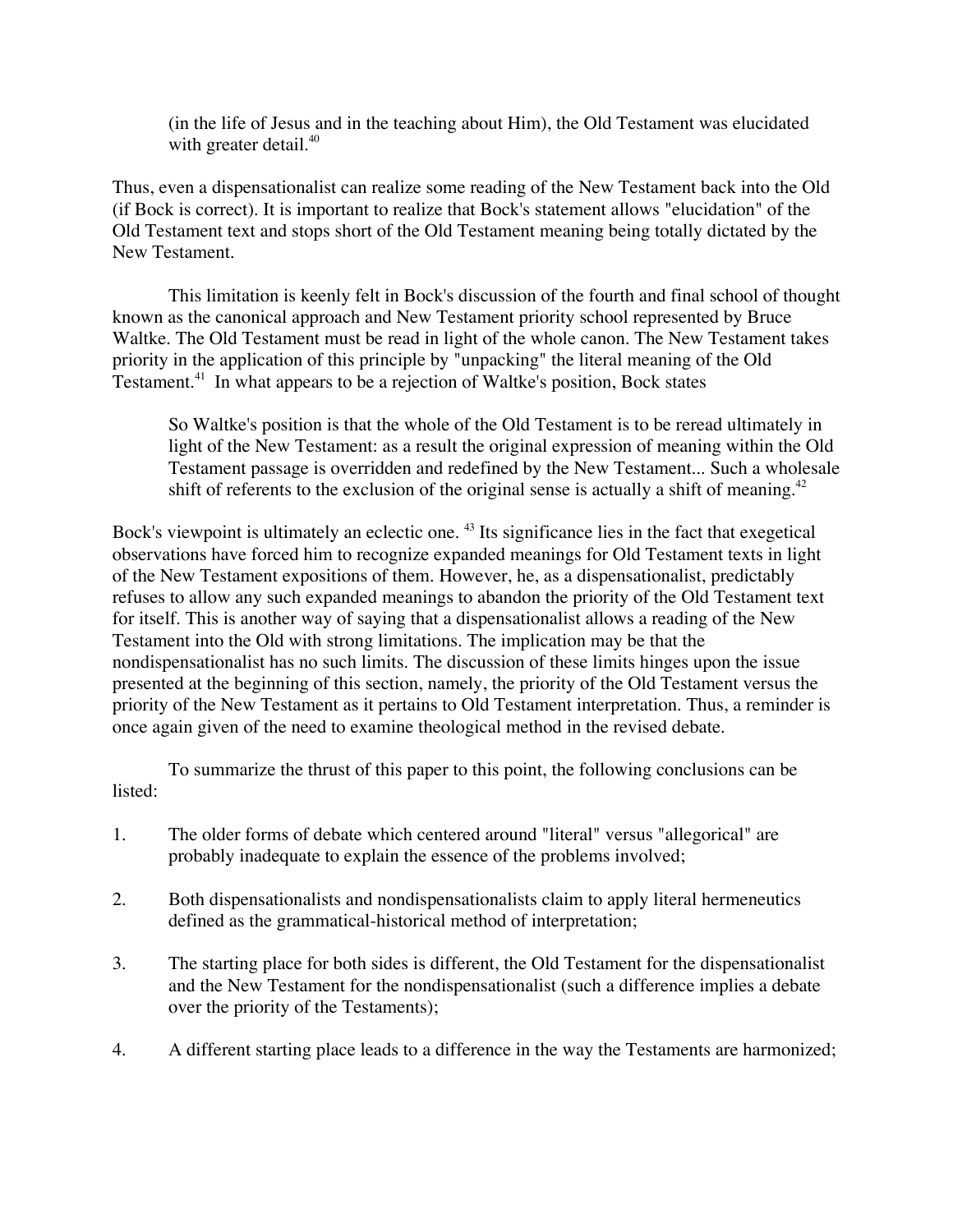- 5. The way that the New Testament writers use the Old Testament does not lead one to abandon dispensational principles;
- 6. All of the above indicate that the essence of dispensationalism will probably be found in the arena of theological method. The pertinent question is how this involves in any way the method of literal interpretation.

### **The Significance of Proper Theological Method**

It has been shown that dispensationalists and nondispensationalists approach the harmonizing of the Old and New Testaments in different ways. That is, each has adopted a different methodology. The great departure of the two methods from each other is seen in the starting points used in each case. Which approach is right? This writer believes that the dispensational approach is superior because of its grounding in biblical theology. Much of the arguing in the later forms of the debate may be traced to a misunderstanding of how biblical theology and systematic theology are related in the proper development of a theological position.

Biblical theology is used here in its technical sense as "that branch of theological science which deals systematically with the historically conditioned progress of the self-revelation of God as deposited in the Bible. "<sup>44</sup> One of the keys to understanding biblical theology is to recognize that it is limited to the Bible as the only source of revelation to be systematized.<sup>45</sup> This is different than systematic theology which requires the theologian to take into account general revelation, historical tradition, and other sources, to a greater degree. That is not to say that biblical theology and systematic theology are not properly related. Ryrie makes the significant comment that

Strictly speaking Biblical Theology is foundational to Systematic Theology. Logically and chronologically Biblical Theology should take precedence over Systematic Theology, for the order of study ought to be introduction, exegesis, historical backgrounds, Biblical Theology, and finally Systematic Theology.<sup>46</sup>

Although nondispensationalists surely understand this point, the actual outline of how systematic theology is derived will show how the basic differences outlined in the last section can be seen in light of this relationship between biblical and systematic theology.

Outlining the approach of dispensational theology first, one might list the following broad, theoretical points or steps in determining one's dispensational systematic theology:

- 1 The recognition of one's own pre-understanding
- 2 The formulation of a biblical theology from the Old Testament based upon literal interpretation (grammatical-historical method of interpretation) of the Old Testament text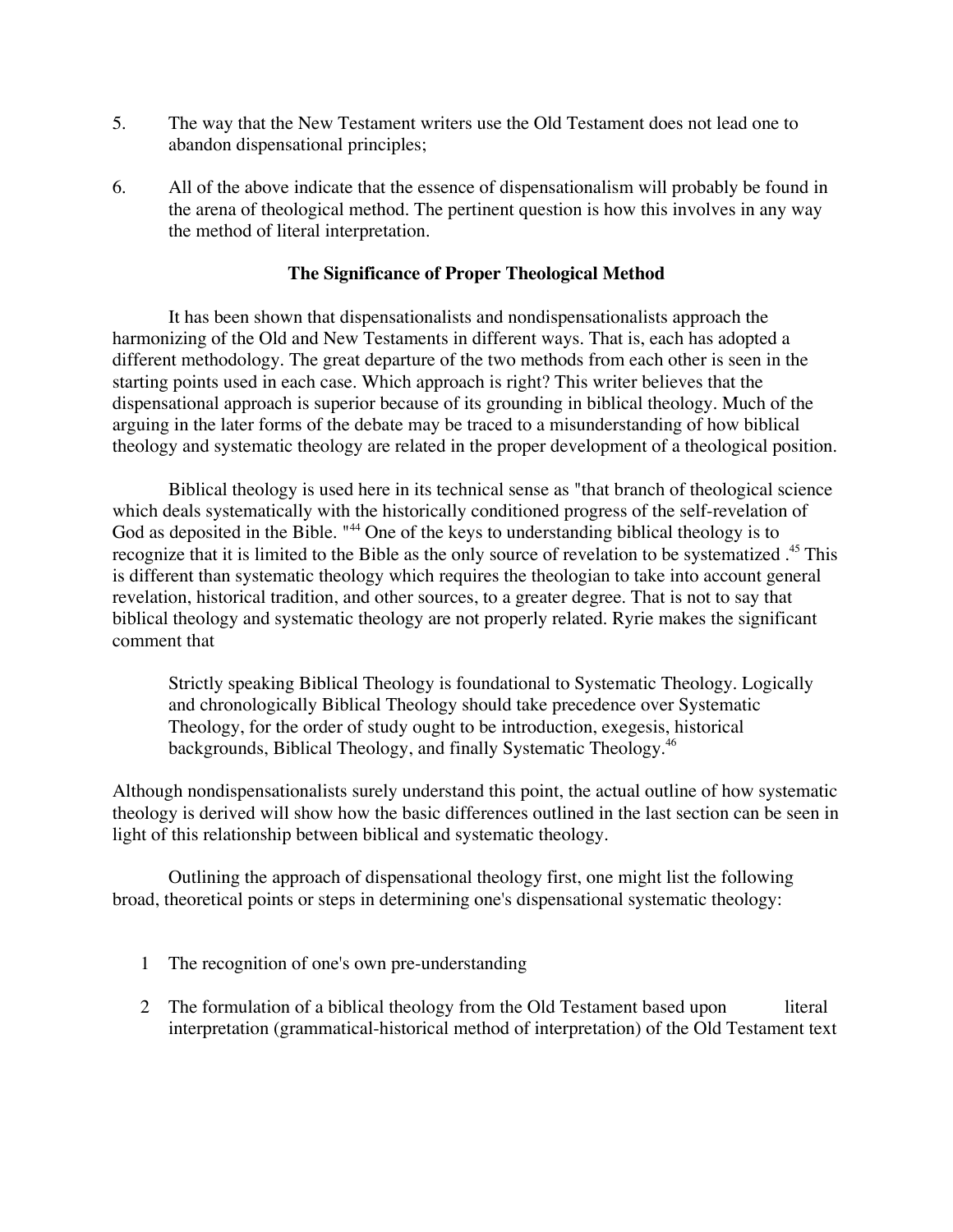- 3 The formulation of a biblical theology from the New Testament based upon literal interpretation (the grammatical-historical method of interpretation) of the New Testament text, which method includes the backgrounds arrived at via number 2 above
- 4 The production of a systematic theology by harmonizing all inputs to theology including 2 and 3 above It should be noted that these steps are not performed in linear fashion to a final conclusion. A theologian cycles through the list over and over making adjustments based upon new inputs such as improved exegesis of certain passages. Nonetheless, the basic sequence appears to be a valid one if there is to be any order to theology at all.

The first step is a realization of one's own presuppositions as he comes to the task of not just systematic theology but biblical theology as well. That is why this step is number one. It would be virtually impossible to find the real essence of any system such as dispensationalism if this step is not admitted.<sup>47</sup> The second step is what has been called the starting place of theology. With dispensationalism it is the literal interpretation of the Old Testament. The output from this step becomes one of the inputs to the third step of producing a biblical theology of the New Testament. In both the second and third steps there is dedication to the grammatical-historical method of interpretation. This is not to claim that dispensationalists have been perfect in this matter. It is merely to state adherence to this approach as the accepted principle to follow. Finally, the point of culmination is the synthesis of the inputs of theology. It is important to note that the sequence indicates a dependence upon what has been determined before.

If that is the case, one does not have to look hard to find a major distinction between this dispensational approach and the nondispensational one as evidenced in Ladd, Poythress, et al. Notice the nondispensational sequence below:

- 1 The recognition of one's own preunderstanding
- 2 The formulation of a biblical theology of the New Testament based upon the literal interpretation (grammatical-historical interpretation) of the New Testament text
- 3 The formulation of a biblical theology of the Old Testament based upon the New Testament understanding of the Old Testament text
- 4 The production of a systematic theology by harmonizing all of the inputs above to theology including the results of 2 and 3 above

The presentation above is certainly different from the dispensational outline.<sup>48</sup> The nondispensational approach has many places where it can suffer damage in developing its theological system. First, because priority of the New Testament with its biblical theology ahead of the Old Testament's biblical theology, one might fall into the trap of minimizing Old Testament backgrounds to the New Testament text. This particular problem does not seem to be as major as the ones to follow.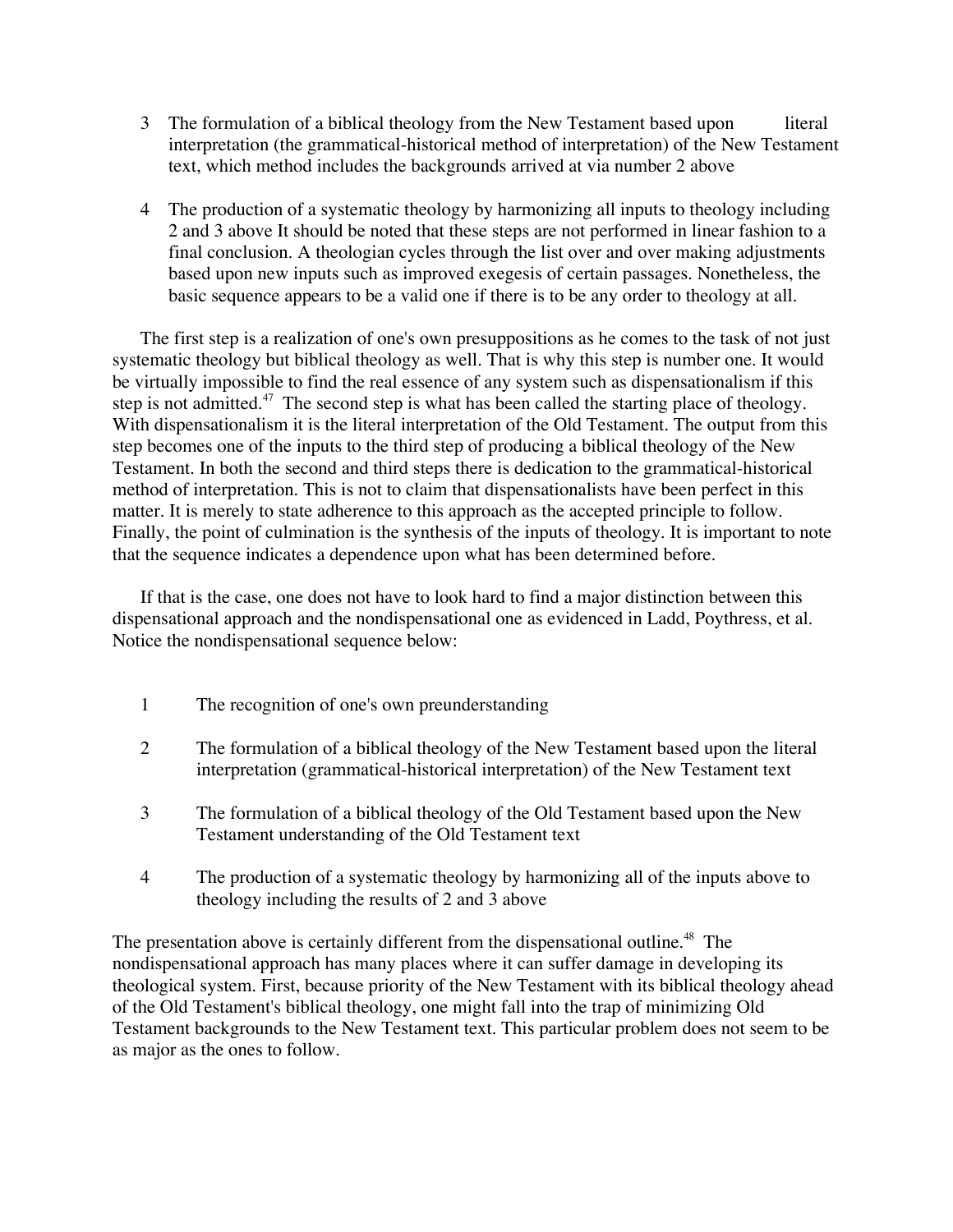A second problem is that at point number 3, the grammatical-historical interpretation of the Old Testament is subordinated to the conclusions of New Testament biblical theology. In essence, this is the abandonment of the literal interpretation of the Old Testament (at least in eschatology) and is the basis of the classical debate about "literal" versus "allegorical" interpretation. Too much room is given for "undoing" or "replacing" the results that would have been obtained in performing a true biblical theology of the Old Testament. Because the dispensational approach at the point of bringing in the New Testament has the Old Testament biblical theology in hand, the approach becomes one of "enhancing" or "expanding."

However, on the other hand, the Old Testament is almost an afterthought to the nondispensationalist who uses the New Testament like the presidential power of veto over exegetical results in the Old Testament text. When the nondispensationalist comes to the Old Testament text with the New Testament in hand, the truth he finds appears to be a "scaling down" of what he already has. Consequently, there is a tendency to leave off grammaticalhistorical interpretation in order to make the Old Testament text sit at the "same level" of his New Testament truth. This is in stark contrast to the dispensational model which sees the priority of the Old Testament text in the formulation of Old Testament biblical theology.

The third place where error is easy to make is at point # 4. When doing systematic theology the theologian cannot rise above his sources. But as a result of # 3, there is actually no true Old Testament biblical theology which can serve as input to the systematic level. As a result the problem at  $# 3$  filters down to the next level at  $# 4$ . Such is the nature of sequence. According to Wolfe's analogy of a world view (theology) as a web which has been spun, the outer strands of the web only make perfect sense if the inner strands of the web are correct.<sup>49</sup> Thus, we are back to the significant change that takes place when one opts for a different starting place for theology, i.e., Old Testament or New Testament.

One must ask why the dispensational sequence is best. The reason lies in the nature of the progress of revelation. By its very nature revelation builds upon previous revelation. A nondispensationalist knows clearly that the New Testament revelation of Jesus Christ relies heavily on the revelation of Israel given in the Old Testament. Should it be surprising that theological formulations also recognize the same sequence? The theological superstructure should resemble in some form the revelational foundation from which it has been derived. Nondispensationalists will not readily accept this however:

Premillennialism's (especially dispensationalism's) tendency to give the millennium a Jewish flavor has been criticized for centuries, two early critics being Caius of Rome (ca. 200) and Origen. The premillennialist must be on guard lest literal Israel retain such a significant place in God's plan and program that it virtually displaces the church as the primary object of God's working. He must also beware of interpreting the New Testament with the Old, thereby nullifying progressive revelation.<sup>50</sup> What Erickson has done in the above quote is to warn correctly of the other extreme. In developing a New Testament biblical theology, the New Testament text must have center place. The Old Testament provides one source of background material. The grammatical-historical method of interpretation must remain intact as one views the New Testament. However, that is not to say that dispensationalism has fallen into that particular trap as Erickson may be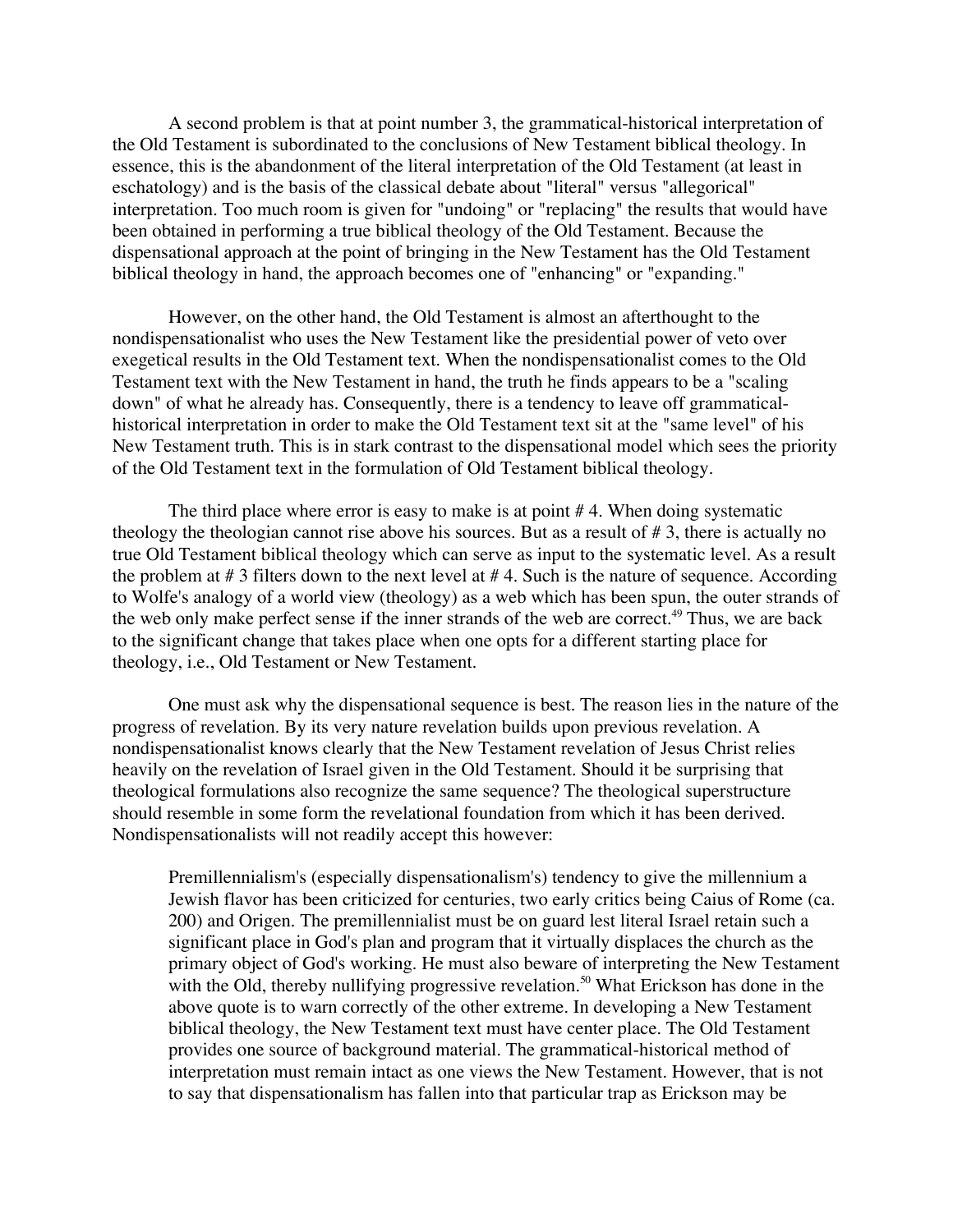saying. As Ryrie points out, "The true concept of progressive revelation is like a building--and certainly the superstructure does not replace the foundation."<sup>51</sup> The dispensational sequence is true to this historical perspective in which written revelation has been given. The nondispensational sequence is not. But the sequence is a matter of theological method. Thus, the essence of dispensationalism, that which distinguishes it from nondispensational systems, is bound up in its theological method. Such a conclusion is not surprising since Ladd's earlier statement gave hints in such a direction.

# **A Refined Version of the Sine Qua Non of Dispensationalism**

At this point it is possible to formulate with more precision the essence of dispensationalism in light of the foregoing remarks. First, it may be helpful to summarize the three marks of dispensationalism given by Ryrie: $52$ 

- 1. A distinction between Israel and the Church
- 2. A consistent literal interpretation of all of the Scriptures
- 3. A doxological purpose of biblical history

The last point has been one of recent pondering on the part of this writer. While it does not seem to get much credence from either side in the debate two recent factors have helped me to reconsider its validity. However, for the purposes of this paper I will not address this point here.<sup>53</sup>

In relation to the remaining two points, I offer for consideration the following statements:

- 1. The preservation of the literal interpretation of the Old Testament at all points of theologizing in the light of progressive revelation;
- 2. The distinction between Israel and the Church.

Concerning # 1, the points of theologizing are (a) Old Testament biblical theology in which the priority of the Old Testament text is acknowledged, (b) the development of New Testament biblical theology for which accurate Old Testament biblical theology is a background input, and (c) formulation of Systematic Theology in which the literal interpretation of the Old Testament is not abandoned at the point of harmonization with the New Testament and other sources of theology. The proper sequence of theological method based upon a correct understanding of the progress of revelation prohibits the reading of the New Testament into the Old although expansion and enhancements are allowed. This is not literal interpretation of the Bible in general, but the guaranteeing of literal interpretation of the Old Testament through the use of a correct theological method Thus, literal interpretation tied to correct theological method is a distinctive of dispensationalism.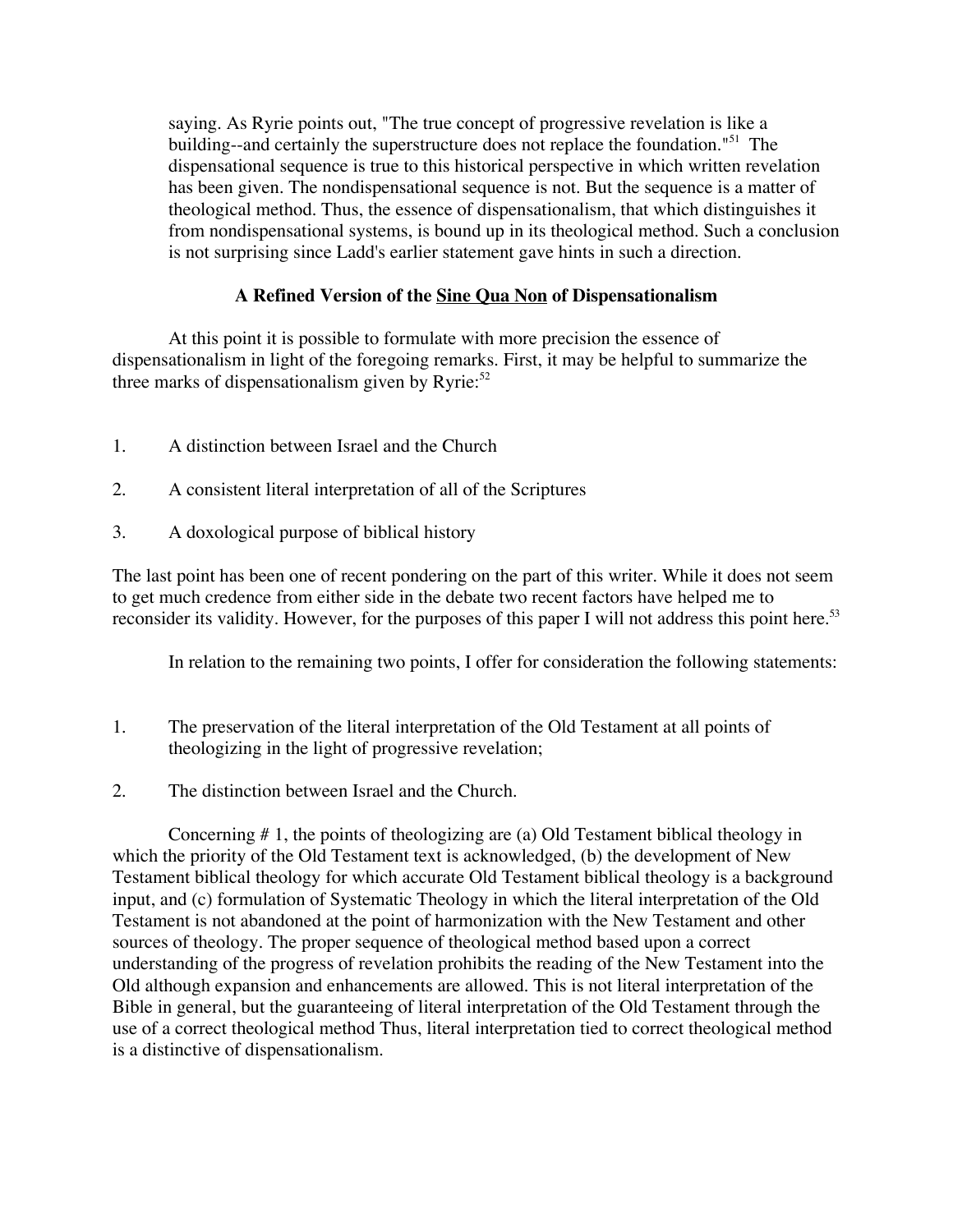Concerning the second point involving a distinction between Israel and the Church, Ryrie's idea should be left intact. This truth is the most basic ramification of the first point above.<sup>54</sup> For example, nondispensationalism, with its starting place of the New Testament, views the Old Testament promises to Israel through the grid of New Testament truth, i.e., the Church. It is much easier then for the politico-ethnic nature of the promises to Israel in the Old Testament to be obscured or dropped altogether. On the other hand, dispensationalism with its starting place in the Old Testament will later be able to integrate New Testament truth with less corruption of the national promises to Israel. Improved exegesis may account for the growing rapprochement which Radmacher sees between the two camps.<sup>55</sup> Each side is recognizing both points of continuity and discontinuity concerning Israel and the Church.<sup>56</sup> However, the starting place of dispensationalism in the Old Testament seems to assure an "Israeli" flavor to the developed system.

#### **Concluding Remarks**

The need for refinement of Ryrie's well constructed distinctives for dispensationalism should not be surprising in light of the need for doctrinal development.<sup>57</sup> That dispensationalism and covenantalism have moved closer together is clear. What does the future hold? Is it possible to find common ground in eschatological territory where no basic distinctions can be seen? If the thesis of this paper is correct, the answer to that question is "no." The differences are basic at the level of theological method as it relates to the literal interpretation of the Old Testament. The two positions will not continue to move toward a merger because there is disagreement at the starting point of theology (Old versus New Testaments). Continued refinement of exegesis might still cause some motion toward the middle. This could be due to the fact that there is more common ground between the Testaments than the Old Schools realized. However, just like the graph of a hyperbola grows ever closer to its axis, it never does reach out and touch it. Hence, the final common ground of eschatology in evangelicalism may turn out to be a spirit of love in the heart when there is no agreement of mind. The only alternative is for one side to abandon the basic sequence to its theological method. At stake is the literal interpretation of the Old Testament.

3 Ibid., 168.

 $\frac{1}{1}$ <sup>1</sup> I presented this paper in its original form during the doctoral seminar on dispensationalism taught by Craig Blaising at Dallas Theological Seminary in the spring of 1988. I was responding to his claim in class that "literal" interpretation was no longer an issue in the debate between dispensational and nondispensational systems of theology. In particular, I was attempting to synthesize all of the issues coming to the forefront with the rise of Progressive Dispensationalism and present them in a simple format. To Blaising's credit he gave me a good grade on the paper and maintained an irenic spirit of dialogue throughout the discussion in spite of my disagreement with him. It was at the Dispensational Study Group at ETS in November of 1986 where the issue was raised concerning whether or not the label "dispensationalist" should be retained.

<sup>&</sup>lt;sup>2</sup> Earl Radmacher, "The Current Status of Dispensationalism and its Eschatology," Perspectives on Evangelical Theology, edited by Kenneth S. Kantzer and Stanley N. Gundry, (Grand Rapids, MI: Baker Book House, 1979), 171.

<sup>4</sup> Charles Ryrie, Dispensationalism Today, (Chicago: Moody Press, 1965), 43ff.

<sup>&</sup>lt;sup>5</sup> This seems to be Craig Blaising's major contribution to the rise of Progressive Dispensationalism. See Blaising and Darrell Bock, Progressive Dispensationalism, (Wheaton, IL: Victor Books, 1993), 9-56 and Craig Blaising, "Dispensationalism: The Search for Definition," in Dispensationalism, Israel, and the Church, ed. by Blaising and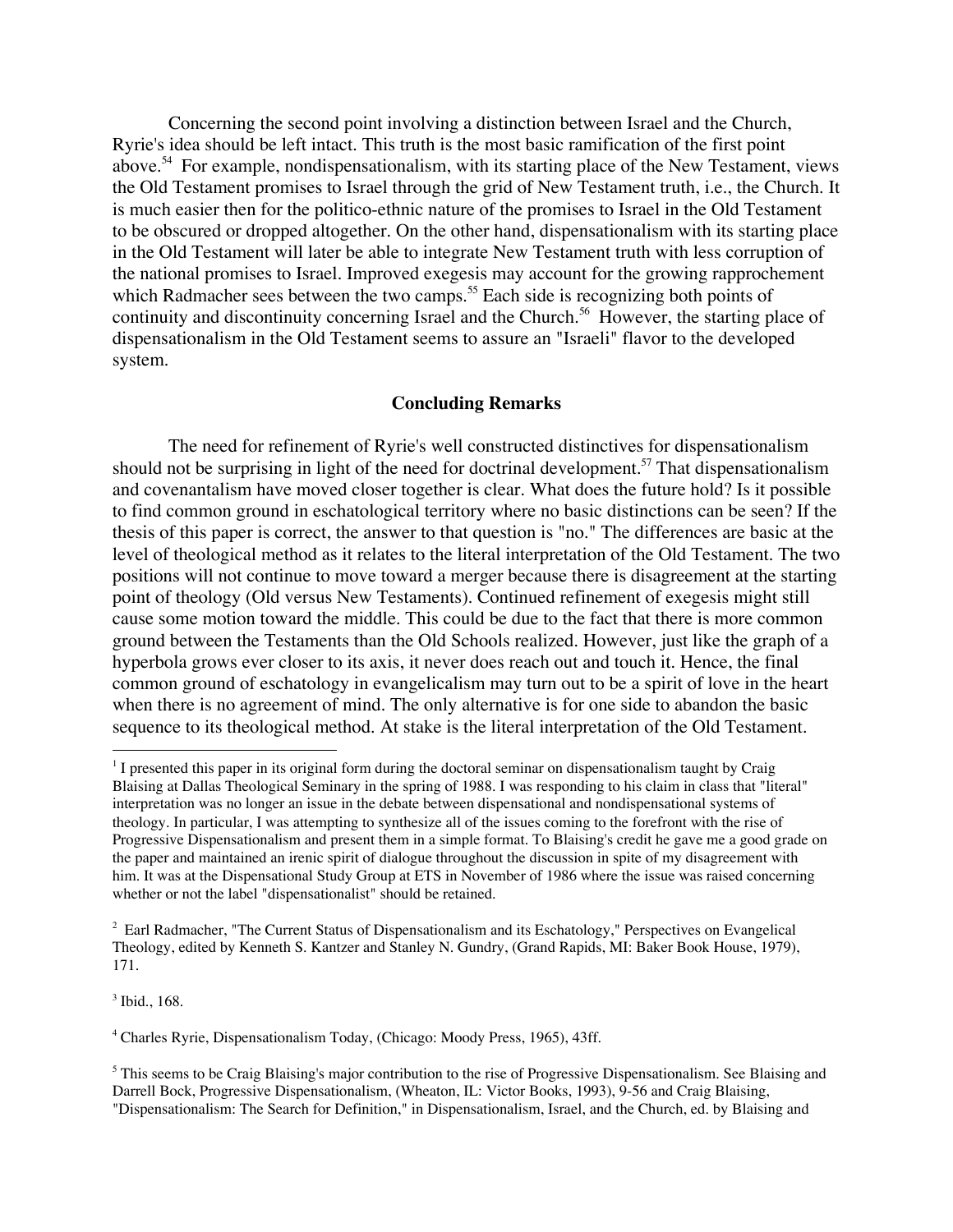Darrell Bock, (Grand Rapids, MI: Zondervan, 1992), 13-34. Also in a recent workshop at the Evangelical Theological Society (Nov. 1995), Blaising read a paper entitled "On Defining Dispensationalism: A Historical Response to Ryrie's Dispensationalism." It seems that Blaising believes that the historical discontinuity within the dispensational tradition warrants the conclusion that a sine qua non does not exist for dispensationalism. The best one can achieve is a descriptive list of concerns which make up the tradition.

6 6 Emile Guers, **Israel aux Derniers fours de L 'Economie Actuelle ou Essai Stir La Restauration Prochaine de ce Peuple, Suivi D 'Un Fragment sur le Millenarisme**, (Geneve: Emile Beroud, 1856), 22-28. A copy of the original French version can be found at Harvard University. For the English translation, see **Israel in the Last Days of the Present Economy; or, An Essay on the Coming Restoration of this People. Also, a fragment on Millenarianism**, trans. with a preface by Aubrey C. Price, (London: Wertheim, Macintosh, and Hunt, 1862). A copy of the English translation can be found at the Elkhart Library of the Associated Mennonite Biblical Seminaries. A German edition of the book yields the short title which is in English **The Future of Israel**. This book had a prominent role in the conversion of Arno C. Gaebelein from postmillennialism to premillennialism. See Michael D. Stallard, "The Theological Method of Arno C. Gaebelein," Dallas, Texas: Unpublished doctoral dissertation, 1992, 83-100.

 $7$  For a fairly comprehensive listing see my dissertation mentioned above.

<sup>8</sup> I will deal with a technical definition of literal interpretation later in the paper. For my analysis of these salient points in Gaebelein, see my dissertation referenced earlier, 193-270

<sup>9</sup> 9 Dwight Pentecost, Things to Come, (reprint ed., Grand Rapids, MI: Zondervan, 1964), 1.

<sup>10</sup> Oswald T. Allis, Prophecy and the Church, (Phillipsburg, NJ: Presbyterian and Reformed Publishing Co., 1945), 244.

<sup>11</sup> Il George Eldon Ladd, "Historic Premillennialism" in The Meaning of the Millennium: Four Views, ed. Robert Clouse, Downers Grove, IL: InterVarsity Press, 1977), 27.

 $12$  It cannot be said that the earlier antagonists in the debate such as Pentecost and Allis did not see these same issues. The point is that the thrust of the debate was not formulated in those terms. For example, Allis shows keen perception as to the issue in his accusation that dispensationalists emphasize the Old Testament to the loss of the New Testament, Prophecy and the Church, 48-50.

<sup>13</sup> 13 John S. Feinberg, "Salvation in the Old Testament," in Tradition and Testaments: Essays in Honor of **Charles Lee Feinberg**, ed. by John S. and Paul D. Feinberg, (Chicago: Moody Press, 1981): 45.

14 lbid.

-

<sup>15</sup> Vern S. Poythress has provided an excellent summary of some of the issues dispensationalists must work through to refine their system and respond to nondispensationalism in the current climate of the debate. See Understanding Dispensationalism, (Grand Rapids, MI: Zondervan, 1987). There seems to be some affinity between many of the things which Poythress says and the approaches taken in Progressive Dispensationalism.

16 Ibid., 71-77.

17 Ibid., 22-29.

18 Ibid., 68-70.

<sup>19</sup> See Feinberg, 45. Here Feinberg asserts that the difference between a dispensationalist and a nondispensationalist is "how" literal interpretation operates not necessarily "what" it is. However, it still appears that the issue is pointing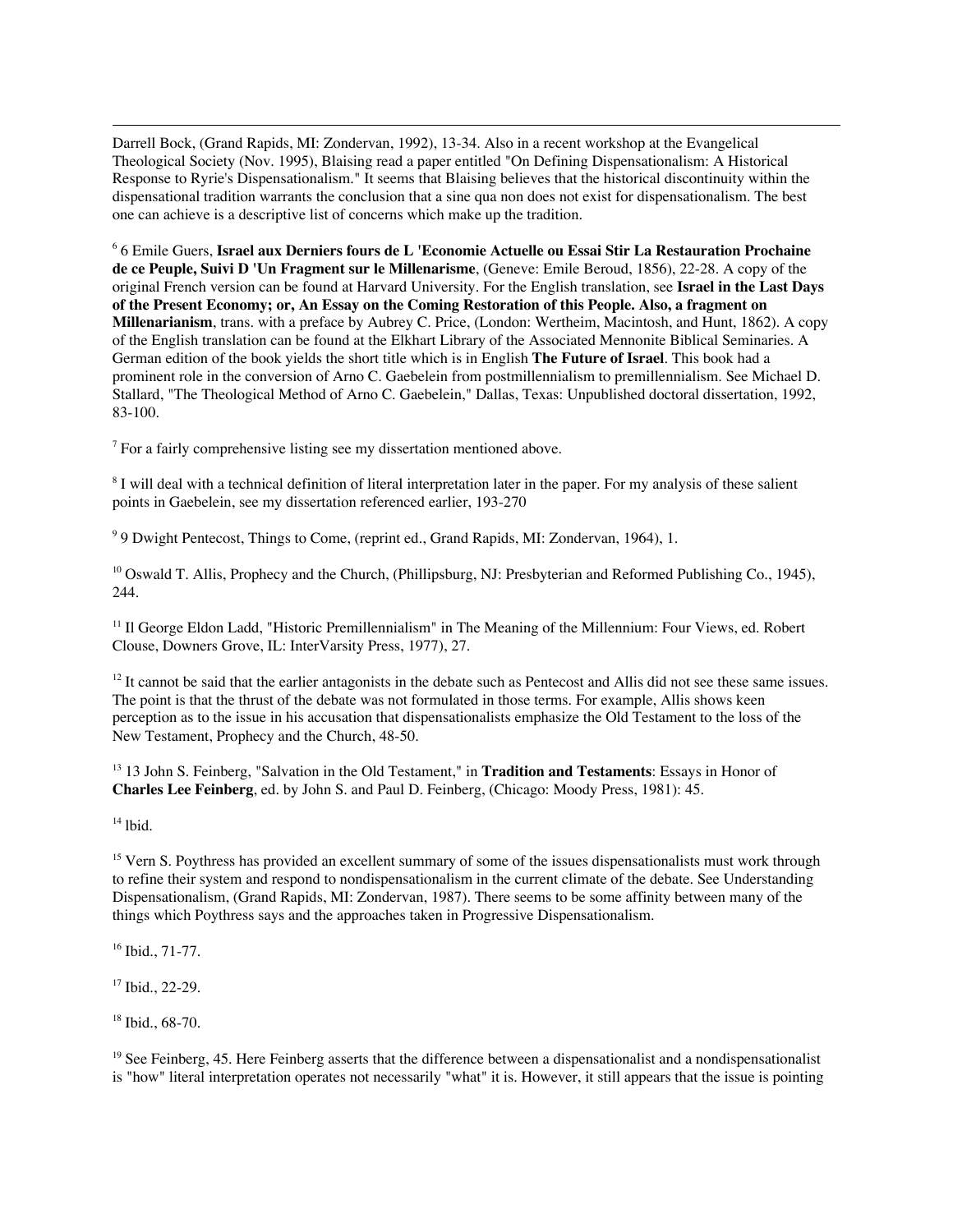to the literal interpretation of the Old Testament versus literal interpretation of the New Testament. Thus, the next section is highly significant.

<sup>20</sup> Poythress, 82-86. Also, chapter nine gives some significant descriptions of dispensationalist views of literal interpretation, 87-96.

21 Ibid., 83.

-

 $22$  Cp. Pentecost, 9.

 $23$  Poythress, 84-85.

 $24$  Ladd 27.

<sup>25</sup> By "priority" I do not mean that one has logical superiority to the other. I would understand that the OT text has priority in OT interpretation and that the NT text has priority in NT interpretation. In the process of theologizing that brings them together, the 01 text comes first because of the progress of revelation (more to say about this later).

26 Robert Saucy, "The Crucial Issue Between Dispensational and Nondispensational Systems," **Criswell Theological Review** 1(1986), 155.

<sup>27</sup> Saucy still asks the question "why such divergent results from these two methodologies?" The next section is an attempt to show why the divergence exists.

 $28$  Poythress, 118.

29 Ibid., 120.

30 Ibid., 124.

31 Pentecost, 65ff.

<sup>32</sup> 32 Daniel P. Fuller, Gospel and Law: Contrast or Continuum?, (Grand Rapids, MI: Eerdmans, 1980), 25-26.

33 David L. Turner, "The Continuity of Scripture and Eschatology: Key Hermeneutical Issues," **Grace Theological Journal** 6 (1985): 275-87.

<sup>34</sup> Daniel P. Fuller, "The Hermeneutics of Dispensationalism," (Doctor's Dissertation, Northern Baptist Theological Seminary, Chicago, 1957), 147. Note that the example which Fuller applies this comment to is a New Testament one (Jesus' answer to the lawyer about inheriting eternal life). However, the primary point from this writer's perspective is the introduction of theological considerations into the Old Testament by nondispensationalists. This is where the next section of the paper should prove to be helpful.

35 35 Ryrie, **Dispensationalism Today**, 94; Fuller, Gospel and Law, 62.

36 See Feinberg's comments, "Salvation in the Old Testament," in **Tradition and Testament**, 45.

37 Darrell Bock, "Evangelicals and the Use of the Old Testament in the New," part I, **Bibliotheca Sacra** (July-Sept. 1985): 209-23.

<sup>38</sup> The argument here is not that nondispensationalists readily endorse this school of thought. The issue is much more complicated than that. All that is being said is that an analogy can be drawn between the downplay of diversity in this school of thought and the downplay of diversity from the covenantal side that characterizes the history of the debate.